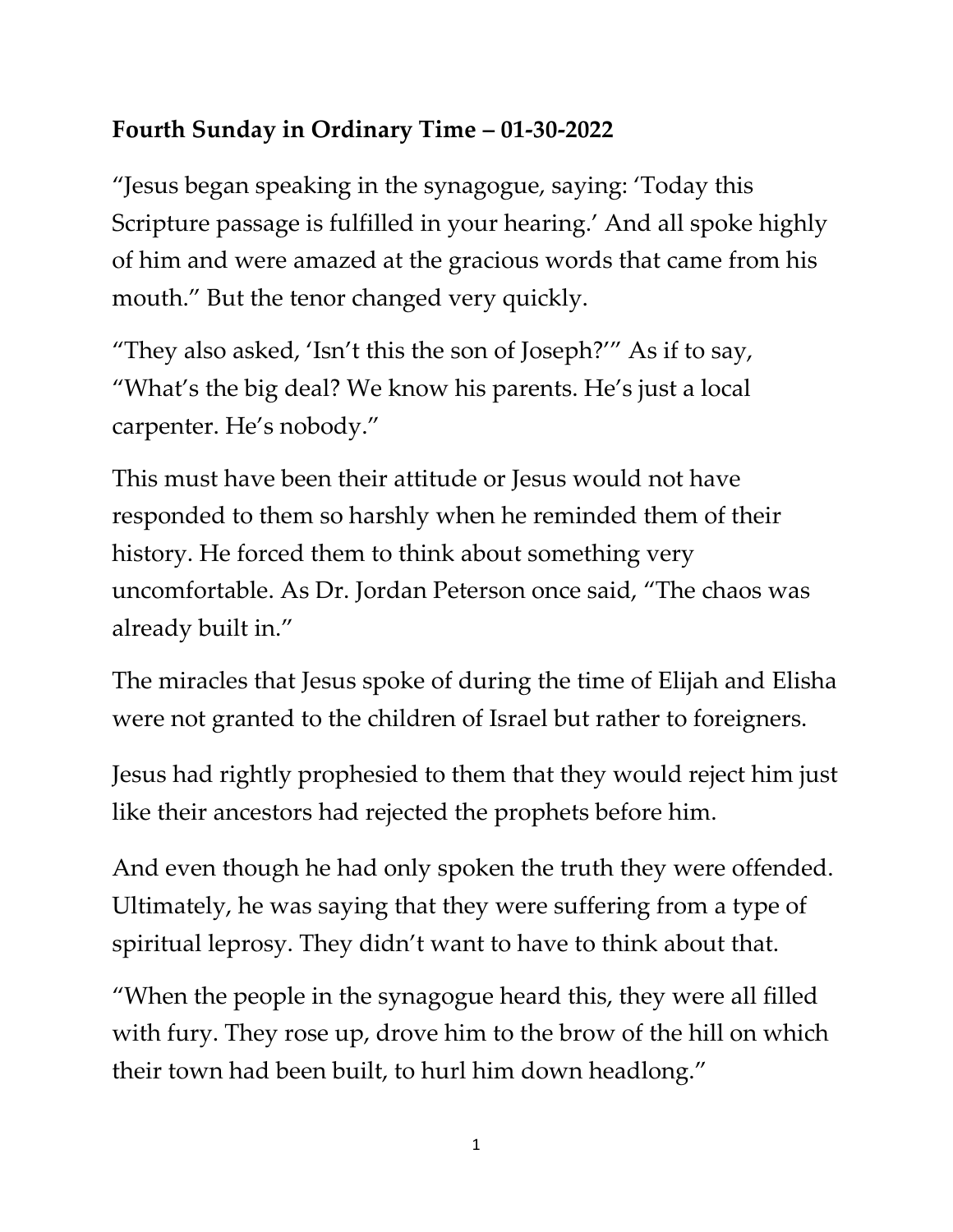Deep down they knew he was right but they didn't want to hear it. I propose they had very little if any love in their hearts. So they turned to ridicule, hatred and even violence.

"Love is patient, love is kind. It is not jealous, it is not pompous, it is not inflated, it is not rude, it does not seek its own interests, it is not quick-tempered, it does not brood over injury, it does not rejoice over wrongdoing but rejoices with the truth…"

There was no rejoicing with the truth among those from Jesus' native place on that day. In fact the truth that he spoke almost got him, Truth Incarnate, thrown off a cliff.

I wonder if anything has changed. Do we want to be forced to actually think?

I believe it was St. Thomas Aquinas who said that man's first reaction to the truth is often anger when he is not living according to that truth.

Although it's widely ridiculed today the Church continues to teach that Truth is inscribed in our nature. The natural law is literally encoded in our very being by God so that we can judge between good and evil – right and wrong.

We heard in the first reading that before we were formed in our mother's wombs we were known by God and dedicated as prophets to the nations.

As baptized Christians we are dedicated prophets to the nations.